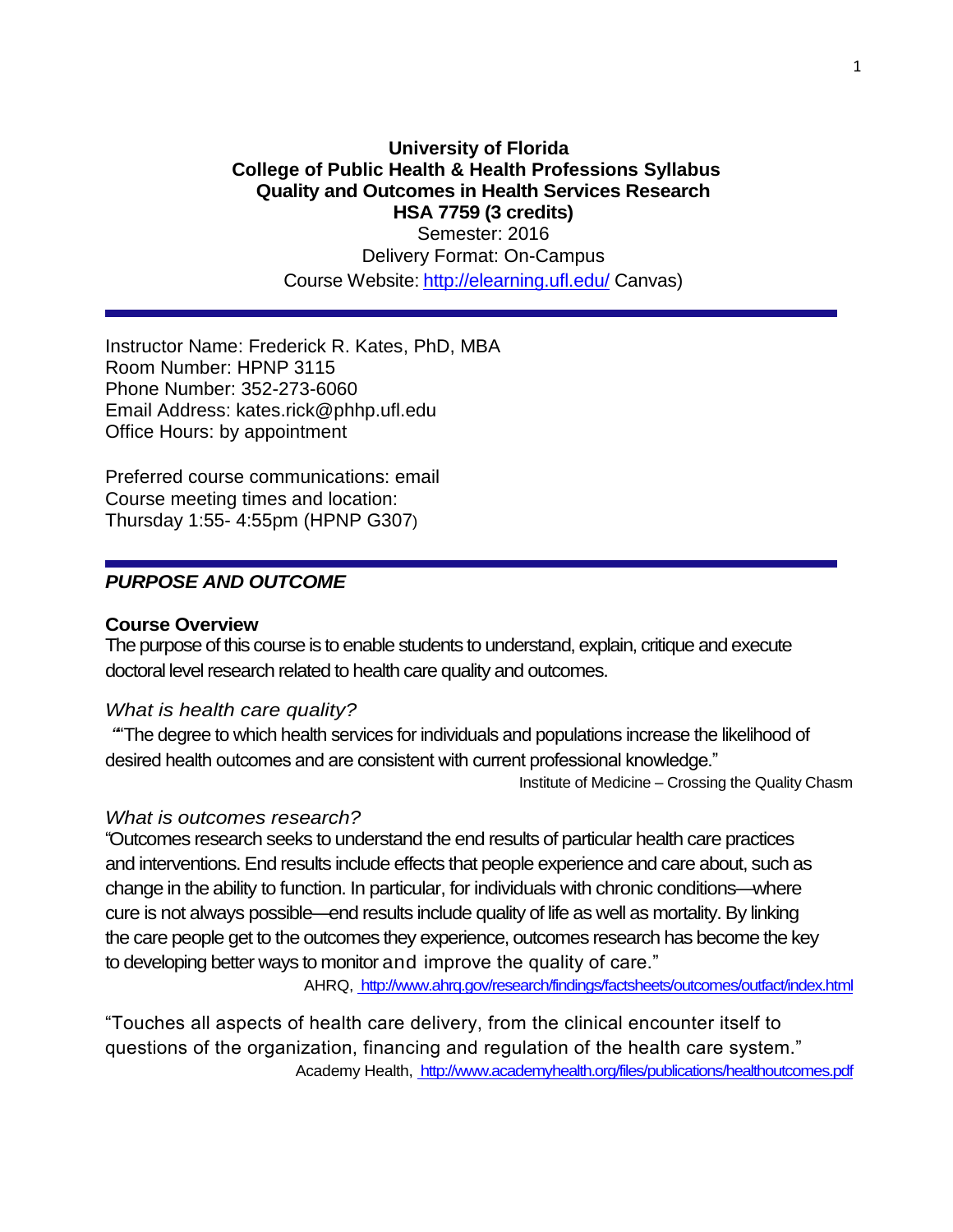# **Course Objectives and Competencies**

Upon successful completion of the course, students will be able to:

1. Apply basic measurement theory, including scale development and validation.

2. Apply basic risk adjustment methodologies and concepts.

3. Identify, organize and critically evaluate important topics in quality and outcomes research

4. Review, synthesize, critique, and identify the contributions of peer-reviewed research articles

5. Review, synthesize, critique, and identify the contributions of streams of research literature

6. Develop qualitative research proposal suitable for the development of a publishable peer-reviewed manuscript

# **Instructional Methods**

The course will cover a mix of conceptual, technical, and practical research skills that will prepare students to contribute to health services research related to health care quality and outcomes. This will be achieved through a mix of textbook readings and discussions as well as readings, critiques, and discussions of timely and important research articles related to health care quality and outcomes. Topics will include:

1. Survey design

- 2. How to systematically search and review research literature
- 3. Health measurement scale development and use
- 4. Risk adjustment and secondary data use
- 5. Patient reported outcomes

6. Qualitative research to include grounded theory, case study, ethnographic, narrative, and coding methods

# **DESCRIPTION OF COURSE CONTENT**

Outline/Course Schedule

*\*\* Note: the schedule is subject to change. Please refer frequently to the course website for the most recent content.*

# **Survey Design Section**

The course will provide practical real-life experience developing surveys with Qualtrics. Qualtrics is a web-based software that is free to UF students and faculty allowing the user to create surveys and generate reports without having any previous programming knowledge. There are still nine slots available if you would like additional training on Qualtrics besides what we will cover in class. [https://lss.at.ufl.edu/training/wp](https://lss.at.ufl.edu/training/wp-register/schedule.shtml?id=373)[register/schedule.shtml?id=373](https://lss.at.ufl.edu/training/wp-register/schedule.shtml?id=373)

We will be working with the UF Veterinary School at the start of the semester to improve an existing survey. In the coming weeks, we will beta test and work on improving the sequence and flow of their questionnaire. Applying this back to ACA changes, there has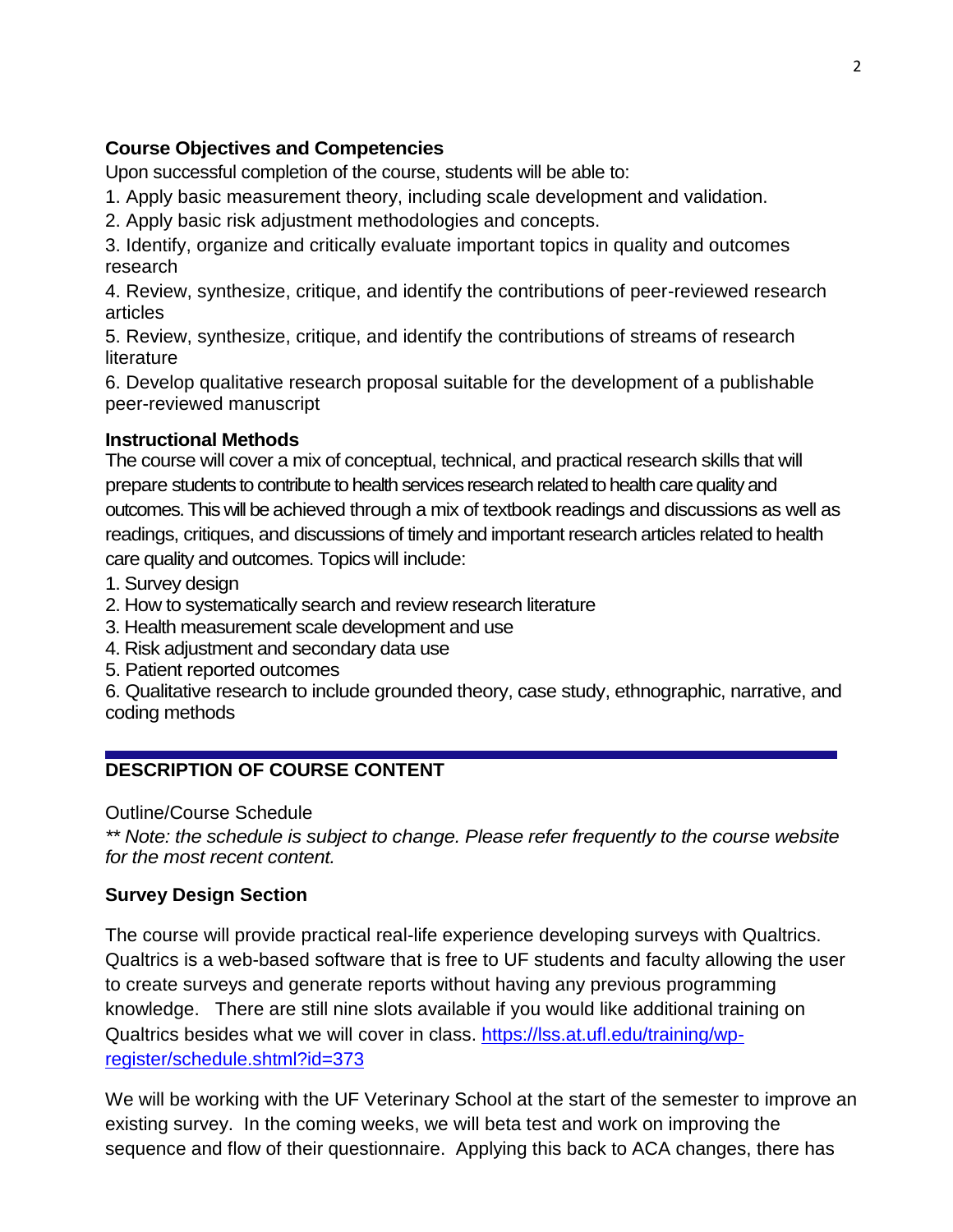been controversy over the way hospitals are defining, measuring and achieving patient satisfaction which might not be advancing the quality of care (Robbins, 2015). The point is many people read and understand questions differently and reply based on their interpretation or they give social acceptable responses (what the department head wants to hear) or they may answer the question too quickly. This hands-on exercise with UF Veterinary School will help you improve your ability to create questions for your own research as well avoid any of the pitfalls associated with creating survey questions. Finally, we will use some of the reporting tools in Qualtrics to run data analyses on the results of the survey.

# **Seminar Section**

The course is in seminar format. Part of the learning at the doctoral level is to develop the ability to conduct a seminar. Moreover, a major part of doctoral-level research and teaching involves being able to synthesize, interpret, and critique other people's work. For this reason, each class session will have a primary and a secondary discussant. Only on occasion will the instructor lecture traditionally, particularly for topics that have technical components.

# **Each week the primary discussant** will be responsible for:

- 1. Synthesizing the assigned readings
- 2. Extracting key concepts from the readings
- 3. Leading and pacing the discussion
- 4. Developing handouts for class 24 hours in advance of class (Wednesdays by 1:55 PM)
- 5. Preparing approximately 3-5 in-depth questions for the class to discuss
- 6. Meeting at least once with the secondary discussant to prepare for the upcoming class

# **The secondary discussant** will be responsible for:

- 1. Knowing the material equally as well as the primary discussant
- 2. Serving as a backup primary discussant in case of an unexpected absence
- 3. Meeting at least once with the primary discussant to prepare for the upcoming class

# **Non-discussant students** will be responsible for:

1. Knowing the material equally as well as the primary discussant

# **The instructor** will be responsible for:

- 1. Highlighting and explaining the most critical concepts
- 2. Correcting any misconceptions or oversights in the discussants' presentations
- 3. Pacing the discussion
- 4. Introducing additional discussion questions

# *\****To maximize learning, I strongly encourage all students to meet in small discussion groups each week before Thursday's class.\***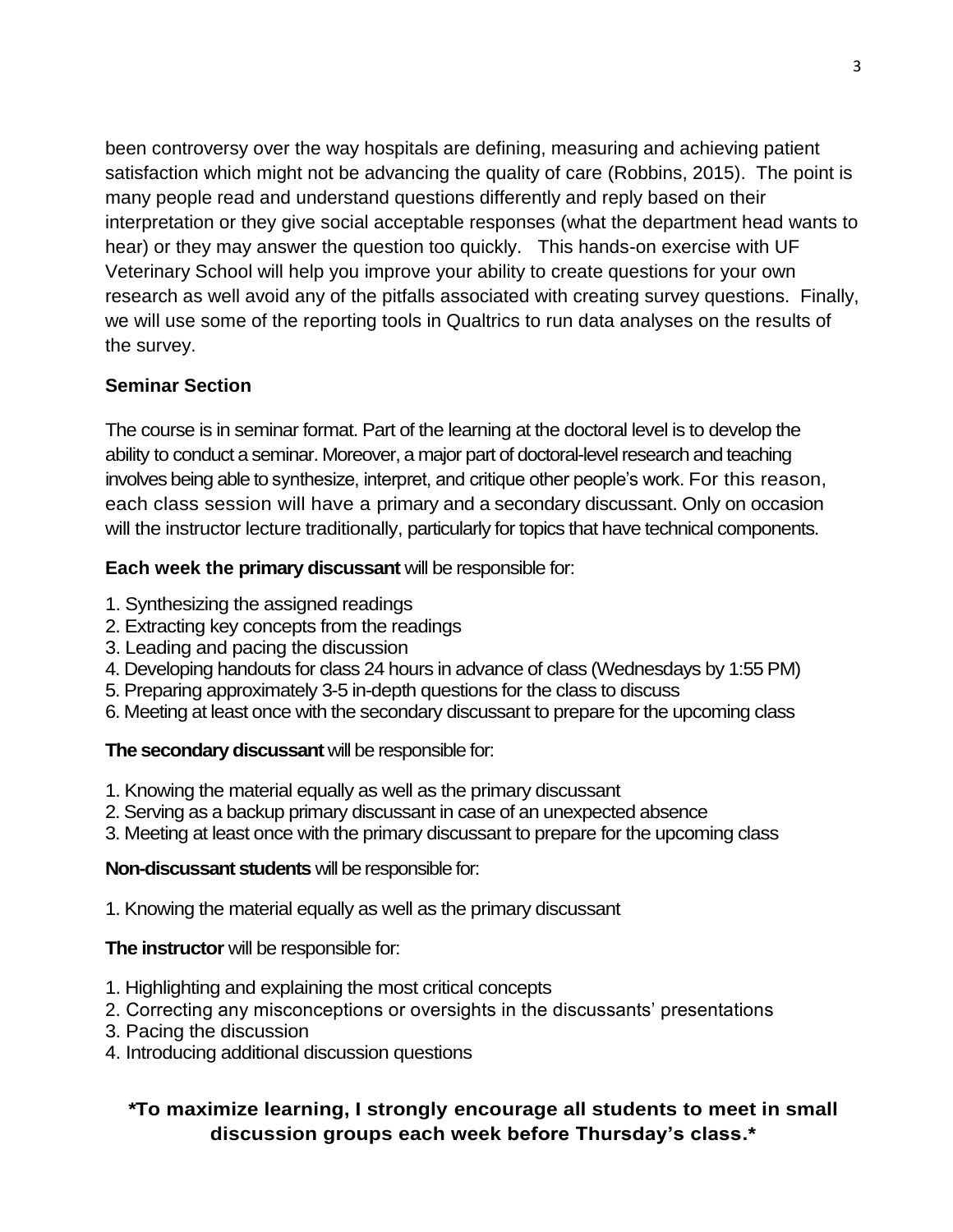# **Discussing Book Chapters**

When discussing book chapters (as opposed to research articles), the discussants should address the following:

- 1. What are the key topics covered in each chapter?
- 2. How do the assigned chapters relate to each other?
- 3. What are the research challenges and opportunities associated with the concepts/methods?
- 4. What are the strengths and limitations of the concepts/methods covered?
- 5. Any misunderstandings or confusion about the topics

## **Discussing Research Articles**

When discussing research articles (as opposed to book chapters), the discussants should address the following:

- 1. Open with a conceptual framework
- 2. An overview of the research area and/or methods introduced in the readings
- 3. What is (are) the research question(s)? How and why are they significant?
- 4. What is (are) the research method(s) used to answer the questions?
- 5. What are the underlying theories, models, and/or hypotheses? How are they tested?
- 6. How significant are the results? (This has nothing to do with p-values.)
- 7. Do you see any counterintuitive results?
- 8. What are the theoretical implications? What are the contributions to the literature? What are the practical (i.e. policy or managerial) implications?
- 9. What are the future research questions to be answered?

A high quality presentation and discussion should include coverage of the core ideas, a balanced critique (i.e. limitations and contributions), while also integrating material from the different readings. The discussants should prompt the class with questions to encourage discussion on key issues in and relationships between the chapters and articles. The leaders should also prompt the class with more basic questions or misunderstandings that arose when reading the material. Remember, class is scheduled to meet for three hours, so you should develop an in-depth set of presentation materials and discussion notes but also synthesize sufficiently so that all materials are covered in discussion.

## **Conceptual Framework**

This is a core course for the doctoral program and the overall objective is for students to develop mastery of the course content to fulfill future academic and research roles. Performance is not judged on demonstrating information acquisition, but on what one does with the information to gain mastery of each topic, therefore the goal is understand, integrate, analyze, and synthesize the material. One way to demonstrate your understand is through the use of conceptual frameworks. A conceptual framework is a mental map of the topic that captures the key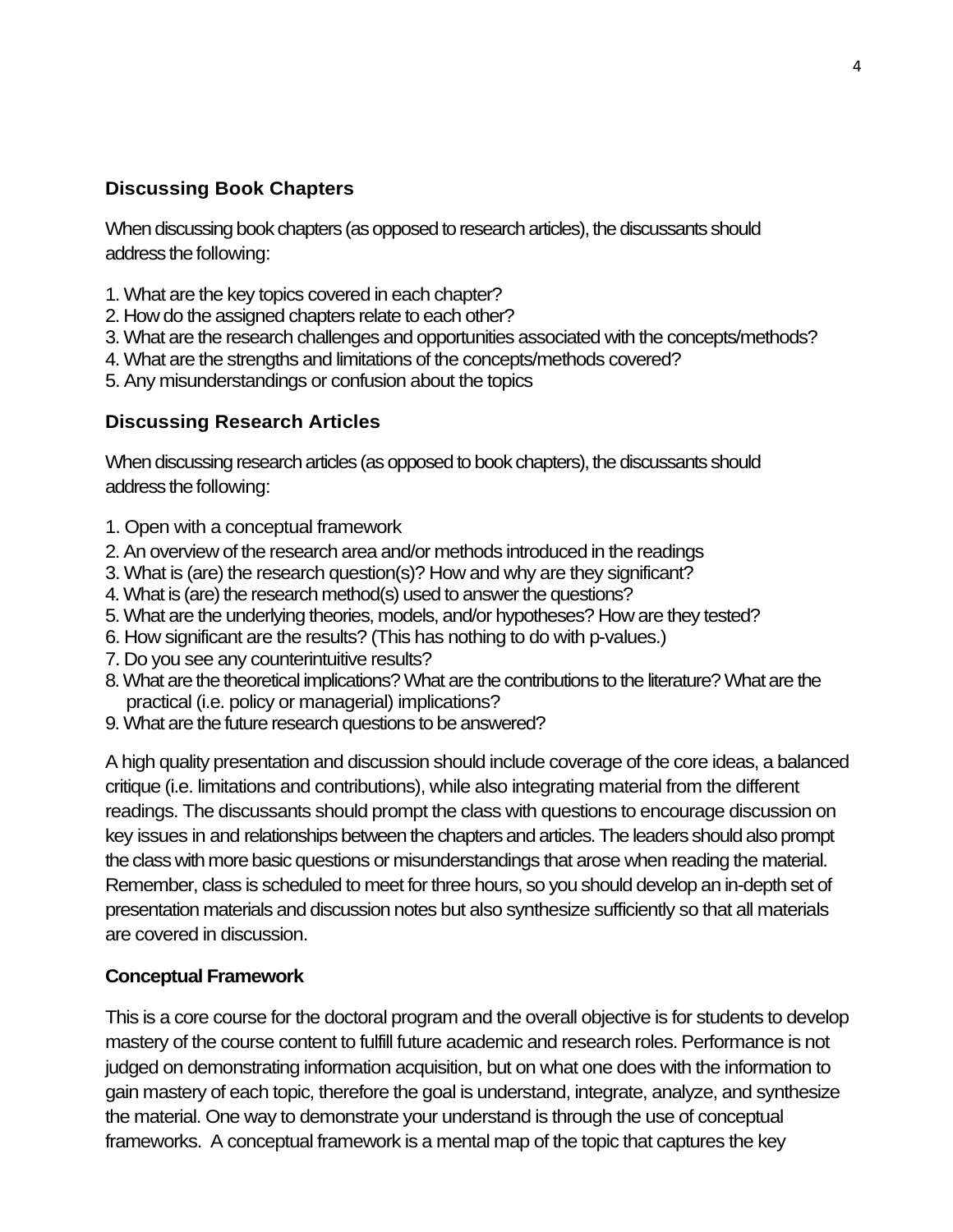elements, identifies the causal and effect variables, the relationships, and direction of relationships.

For weeks we cover articles a conceptual framework will be required. Please send your conceptual frameworks to me by email kates.rick@phhp.ufl.edu with the filename starting with your last name and then the date in the following format (e.g. Smith\_Jan14\_2016.docx). The conceptual framework is due on Wednesday by 2:00 PM the day before the class. Later submissions will not be accepted and will cause you to lose all your points for the framework.

Bring a hard copy of your framework to class with your own notes for the class discussion. Also bring your material on a thumb drive and load it on the classroom computer before the start of class.

If for an unavoidable reason, you miss a class, you will prepare a comprehensive integrative paper (not a summary of each article sequentially, but an integrative-analytical paper). This paper will be a minimum of 4-6 pages covering the content of all the articles.

How to develop a conceptual framework?

You will identify (working individually) among the readings, a key article that represents the major issues on the topic. (I have identified such papers if such are available among the readings for the day, and ordered them to appear first in your set for each day). You will use the major issues or factors to develop a conceptual framework that represents the core issues with the causal/ mediating variables impacting the core issues /phenomena/ players (as applicable) within the topic of the day. (I will present one as an example before the first conceptual framework is assigned)

## **Integrative Paper**

For the day that you have signed up to be a primary discussant, you will prepare an integrative paper. You will turn in this narrative along with your conceptual framework Wednesday by 2:00 PM the day before the class.

Your paper is a vehicle to present a coherent written review of the essence of the issues on the topic. Use the paper to describe your framework systematically, and cite the paper sources in APA format. Your description should describe the relationships between your text boxes in your conceptual framework, at least the major breakout concepts and cause-and-effect concepts. You can add additional analytical comments, but do not make the paper a summary of each reading. I want to see cross-referencing across articles and discussions about the main points of each article.

Additional guidance: Use paragraphs to demarcate between one train of thought and the next. Indent the first line of your paragraphs with a tab. Use sub-titles, and let the order of your sub titles flow logically. Typically the paper it should be about 3-5 pages double-spaced, 12-point Times New Roman, with 1" margin on all sides. (No indents, no additional spaces between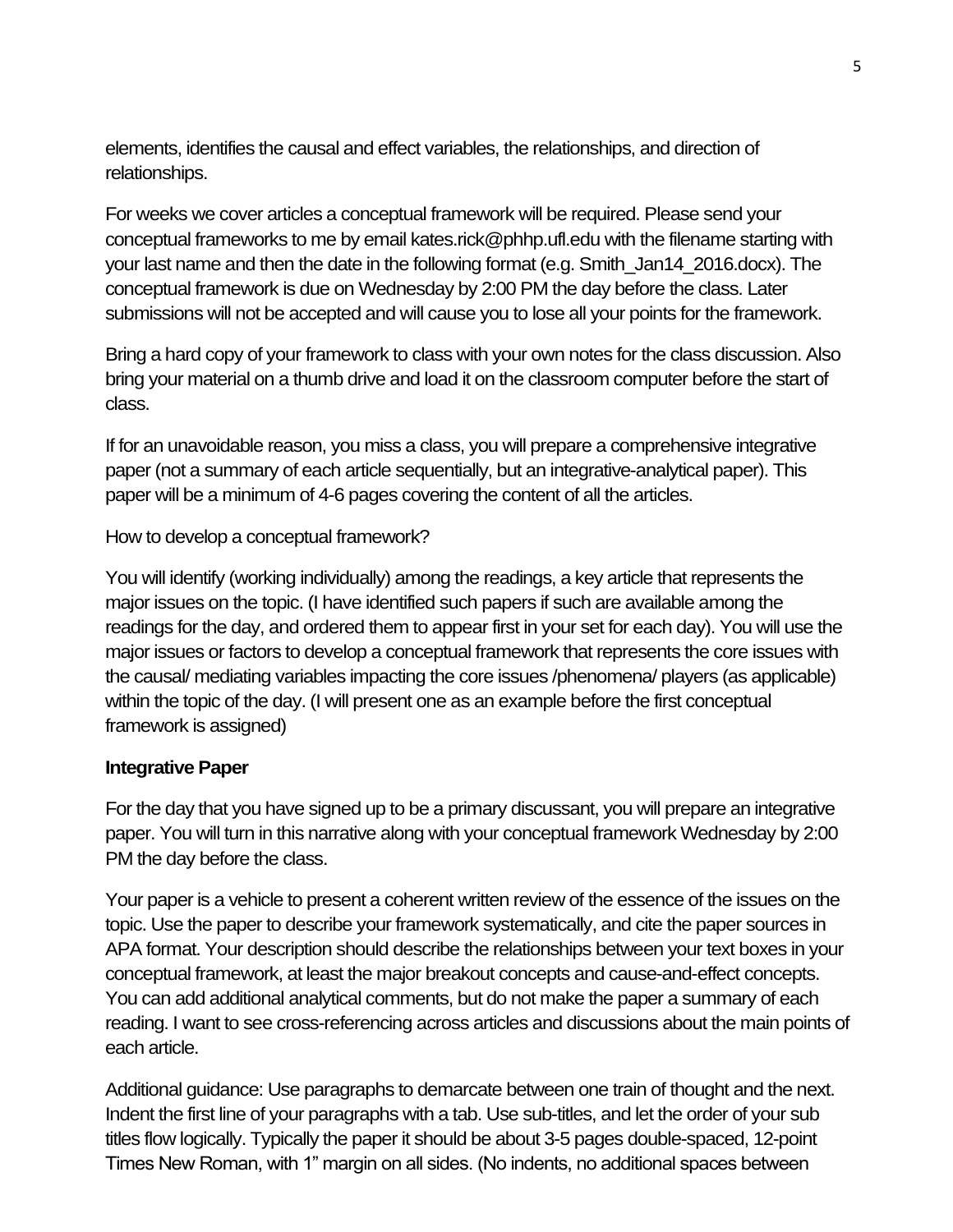paragraphs. Use 0 point Before and After in the Paragraph menu. Remember to cite references and double check grammar/sentence construction.

# **Course Outline**

| Date       | <b>Topic</b>                      | Readings                                                                                                                                                             |  |  |  |  |  |  |  |
|------------|-----------------------------------|----------------------------------------------------------------------------------------------------------------------------------------------------------------------|--|--|--|--|--|--|--|
| Jan. 7     | <b>Course Introduction</b>        | Start reading for Jan 14 class (see readings below)                                                                                                                  |  |  |  |  |  |  |  |
|            | Introductions                     |                                                                                                                                                                      |  |  |  |  |  |  |  |
|            | <b>Review</b>                     | Conducting High-Value Secondary Dataset Analysis: An                                                                                                                 |  |  |  |  |  |  |  |
|            | syllabus,                         | <b>Introductory Guide and Resources</b>                                                                                                                              |  |  |  |  |  |  |  |
|            | readings,                         |                                                                                                                                                                      |  |  |  |  |  |  |  |
|            | assignments                       | http://www.sgim.org/communities/research/dataset-                                                                                                                    |  |  |  |  |  |  |  |
|            | Assign                            | compendium                                                                                                                                                           |  |  |  |  |  |  |  |
|            | weekly                            |                                                                                                                                                                      |  |  |  |  |  |  |  |
|            | discussants                       |                                                                                                                                                                      |  |  |  |  |  |  |  |
|            | Assign                            |                                                                                                                                                                      |  |  |  |  |  |  |  |
|            | review paper                      |                                                                                                                                                                      |  |  |  |  |  |  |  |
|            | groups                            |                                                                                                                                                                      |  |  |  |  |  |  |  |
|            | Citation                          |                                                                                                                                                                      |  |  |  |  |  |  |  |
|            | software                          |                                                                                                                                                                      |  |  |  |  |  |  |  |
|            | Paper topic                       |                                                                                                                                                                      |  |  |  |  |  |  |  |
|            | interest areas                    |                                                                                                                                                                      |  |  |  |  |  |  |  |
|            | Choosing a                        |                                                                                                                                                                      |  |  |  |  |  |  |  |
|            | secondary                         |                                                                                                                                                                      |  |  |  |  |  |  |  |
|            | dataset                           |                                                                                                                                                                      |  |  |  |  |  |  |  |
| Jan.       | Intro to Outcomes,                | Kane Chap 1 & 2                                                                                                                                                      |  |  |  |  |  |  |  |
| 14         | Designing an                      | 1. Define a board area of inquiry relevant to health quality or                                                                                                      |  |  |  |  |  |  |  |
|            | <b>Outcomes</b>                   | outcomes research                                                                                                                                                    |  |  |  |  |  |  |  |
|            | <b>Research Study</b>             | 2. Identify 2-3 potential datasets considering a mixed-                                                                                                              |  |  |  |  |  |  |  |
|            | Discussants:                      | methods approach                                                                                                                                                     |  |  |  |  |  |  |  |
|            | Everyone                          | 3. Prepare for a discussion on qualitative research and                                                                                                              |  |  |  |  |  |  |  |
|            |                                   | introducing the case study approach                                                                                                                                  |  |  |  |  |  |  |  |
| Jan.<br>21 | Measurement-                      | Kane Chap-3 p59-63<br>Case Study                                                                                                                                     |  |  |  |  |  |  |  |
|            | devising items,                   | Chaboyer, W., McMurray, A., Johnson, J., Hardy, L., Wallis, M., & Chu, F. Y. S. (2009).                                                                              |  |  |  |  |  |  |  |
|            | scaling responses<br>Discussants: | Bedside handover: quality improvement strategy to "transform care at the bedside." Journal of<br>Nursing Care Quality, 24(2), 136-142.                               |  |  |  |  |  |  |  |
|            |                                   |                                                                                                                                                                      |  |  |  |  |  |  |  |
|            | Sunny, Ivana                      | Kerr, M. P. (2002). A qualitative study of shift handover practice and function from a socio-<br>technical perspective. Journal of Advanced Nursing, 37(2), 125-134. |  |  |  |  |  |  |  |
|            |                                   | http://doi.org/10.1046/j.1365-2648.2002.02066.x                                                                                                                      |  |  |  |  |  |  |  |
|            |                                   | Kyburz-Graber, R. (2004). Does case-study methodology lack rigour? The need for quality                                                                              |  |  |  |  |  |  |  |
|            |                                   | criteria for sound case-study research, as illustrated by a recent case in secondary and higher<br>education. Environmental Education Research, 10(1), 53–65.        |  |  |  |  |  |  |  |
|            |                                   | http://doi.org/10.1080/1350462032000173706                                                                                                                           |  |  |  |  |  |  |  |
|            |                                   | Martin, S. C., Greenhouse, P. K., Merryman, T., Shovel, J., Liberi, C. A., & Konzier, J. (2007).                                                                     |  |  |  |  |  |  |  |
|            |                                   | Transforming care at the bedside: implementation and spread model for single-hospital and                                                                            |  |  |  |  |  |  |  |
|            |                                   | multihospital systems. Journal of Nursing Administration, 37(10), 444-451.                                                                                           |  |  |  |  |  |  |  |
|            |                                   | Pope, C., Ziebland, S., & Mays, N. (2000). Analysing qualitative data. BMJ: British Medical<br>Journal, 320(7227), 114-116.                                          |  |  |  |  |  |  |  |
|            |                                   |                                                                                                                                                                      |  |  |  |  |  |  |  |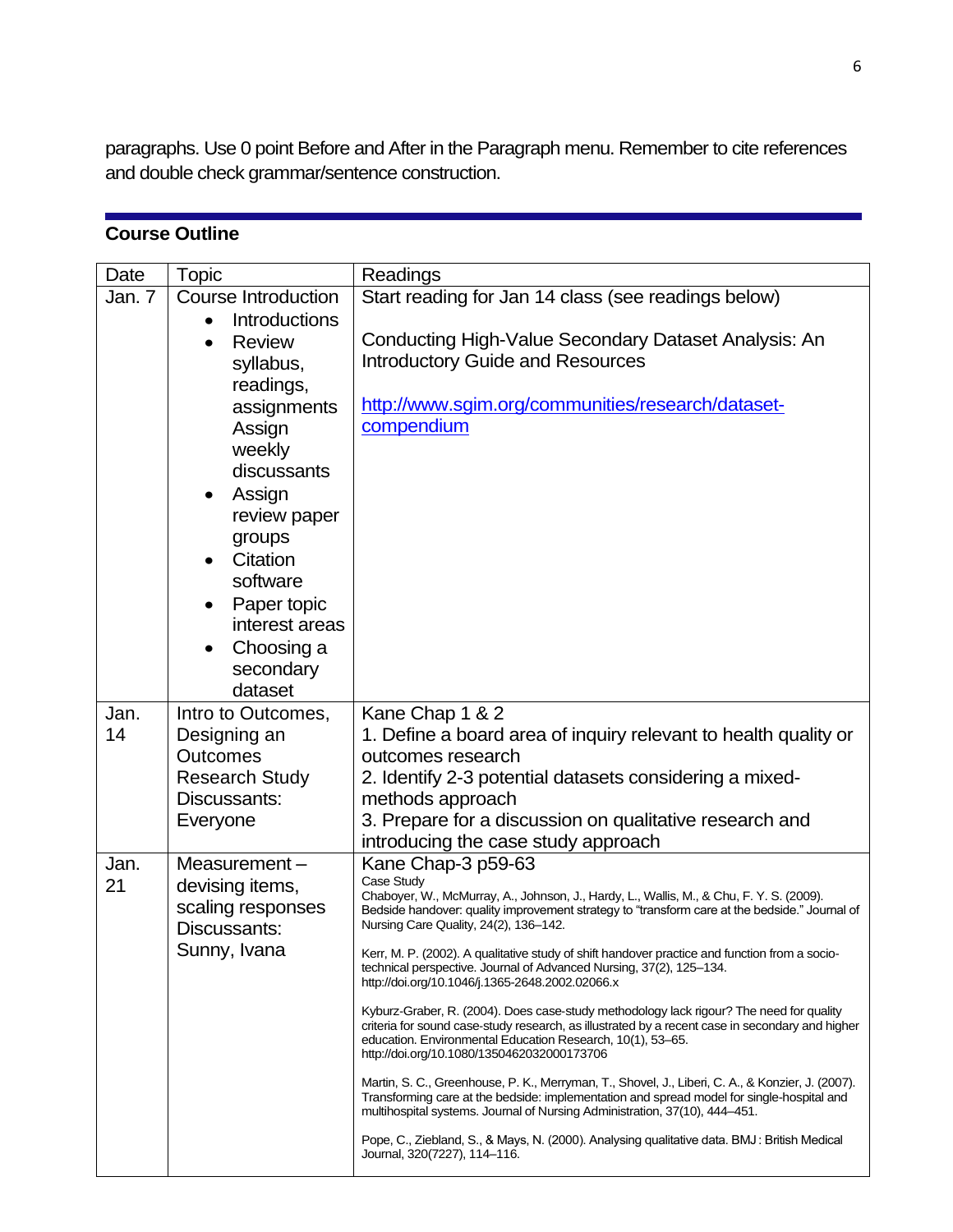|            |                                                                                                                                                                                                  | Rowley, J. (2002). Using case studies in research. Management Research News, 25(1), 16-<br>27.                                                                                                                                                                                                                                                                                                                                                                                                                                                                                                                                                                                                                                                                                                                                                                                                                                                                                                                                                                                                                                                                                                                                                                                                                                                                                                                                                                                                                                                                                                                                                                                                                                                                            |
|------------|--------------------------------------------------------------------------------------------------------------------------------------------------------------------------------------------------|---------------------------------------------------------------------------------------------------------------------------------------------------------------------------------------------------------------------------------------------------------------------------------------------------------------------------------------------------------------------------------------------------------------------------------------------------------------------------------------------------------------------------------------------------------------------------------------------------------------------------------------------------------------------------------------------------------------------------------------------------------------------------------------------------------------------------------------------------------------------------------------------------------------------------------------------------------------------------------------------------------------------------------------------------------------------------------------------------------------------------------------------------------------------------------------------------------------------------------------------------------------------------------------------------------------------------------------------------------------------------------------------------------------------------------------------------------------------------------------------------------------------------------------------------------------------------------------------------------------------------------------------------------------------------------------------------------------------------------------------------------------------------|
| Jan.<br>28 | Database Searching<br>(Nancy Schaefer)<br>Room C2-3, middle<br>of 2nd floor of<br>Communicore<br>Measurement $-$<br>selecting items,<br>biases in<br>responding<br>Discussants:<br>Ivana, Shenae | Kane Chap 4<br>Article(s)<br>http://guides.mclibrary.duke.edu/c.php?g=158155&p=10358<br>49<br>Ethnographic<br>** Start with Wilson & Chaddha, 2009 and Chilcott, 1987 **<br>Carlson, R., Wang, J., Siegal, H., Falck, R., & Guo, J. (1994). An Ethnographic Approach<br>to Targeted Sampling: Problems and Solutions in AIDS Prevention Research among<br>Injection Drug and Crack-Cocaine Users. Human Organization, 53(3), 279-286.<br>http://doi.org/10.17730/humo.53.3.0889m4661142ngh1<br>Chilcott, J. H. (1987). Where Are You Coming from and Where Are You Going? The<br>Reporting of Ethnographic Research. American Educational Research Journal, 24(2),<br>199-218. http://doi.org/10.2307/1162891<br>Hahn, J. A., Page-Shafer, K., Lum, P. J., Bourgois, P., Stein, E., Evans, J. L.,  Moss, A.<br>R. (2002). Hepatitis C Virus Seroconversion among Young Injection Drug Users:<br>Relationships and Risks. Journal of Infectious Diseases, 186(11), 1558-1564.<br>http://doi.org/10.1086/345554<br>Koester, S. (1994). Copping, running, and paraphernalia laws: Contextual variables and<br>needle risk behavior among injection drug users in Denver. Human Organization, 53(3),<br>287-295.<br>Small, W., Kerr, T., Charette, J., Schechter, M. T., & Spittal, P. M. (2006). Impacts of<br>intensified police activity on injection drug users: Evidence from an ethnographic<br>investigation. International Journal of Drug Policy, 17(2), 85-95.<br>Wilson, W. J., & Chaddha, A. (2009). The role of theory in ethnographic research.<br>Ethnography, 10(4), 549-564. http://doi.org/10.1177/1466138109347009                                                                                                                                         |
| Feb. 4     | <b>EndNote (Nancy</b><br>Schaefer)<br>Measurement-<br>reliability and<br>validity<br>Discussants:                                                                                                | Ravitch and Carl Chap 2<br>Using Conceptual Maps (Part 2)                                                                                                                                                                                                                                                                                                                                                                                                                                                                                                                                                                                                                                                                                                                                                                                                                                                                                                                                                                                                                                                                                                                                                                                                                                                                                                                                                                                                                                                                                                                                                                                                                                                                                                                 |
| Feb.<br>11 | Intro to Reviews<br>(Nancy Schaefer)<br>Measurement-<br>Generic/specific<br>measures,<br>satisfaction<br>Discussants:                                                                            | Kane Chap 4<br><b>Grounded Theory</b><br>Biradavolu, M., Jia, Y., Withers, K., & Kapetanovic, S. (n.d.). Factors Influencing the Delivery<br>of HIV-Related Services to Severely Mentally III Individuals: The Provider's Perspective.<br>Psychosomatics. http://doi.org/10.1016/j.psym.2015.07.014<br>Buttram, M. E., & Kurtz, S. P. (2015). A Qualitative Study of African American/Black MSM's<br>Experiences of Participating in a Substance Use and Sexual Risk Reduction Intervention.<br>American Journal of Men's Health, 1557988315584157.<br>http://doi.org/10.1177/1557988315584157<br>Cook, C. L., Lutz, B. J., Young, M.-E., Hall, A., & Stacciarini, J.-M. (2015). Perspectives of<br>Linkage to Care Among People Diagnosed With HIV. Journal of the Association of Nurses in<br>AIDS Care, 26(2), 110-126. http://doi.org/10.1016/j.jana.2014.11.011<br>Corbin, J. M., & Strauss, A. (1990). Grounded theory research: Procedures, canons, and<br>evaluative criteria. Qualitative Sociology, 13(1), 3-21. http://doi.org/10.1007/BF00988593<br>Garcia, J., Colson, P. W., Parker, C., & Hirsch, J. S. (2015). Passing the baton: Community-<br>based ethnography to design a randomized clinical trial on the effectiveness of oral pre-<br>exposure prophylaxis for HIV prevention among Black men who have sex with men.<br>Contemporary Clinical Trials, 45, Part B, 244–251. http://doi.org/10.1016/j.cct.2015.10.005<br>Yehia, B. R., Mody, A., Stewart, L., Holtzman, C. W., Jacobs, L. M., Hines, J.,  Shea, J. A.<br>(2015). Impact of the Outpatient Clinic Experience on Retention in Care: Perspectives of HIV-<br>Infected Patients and Their Providers. AIDS Patient Care and STDs, 29(7), 365-369.<br>http://doi.org/10.1089/apc.2015.0049 |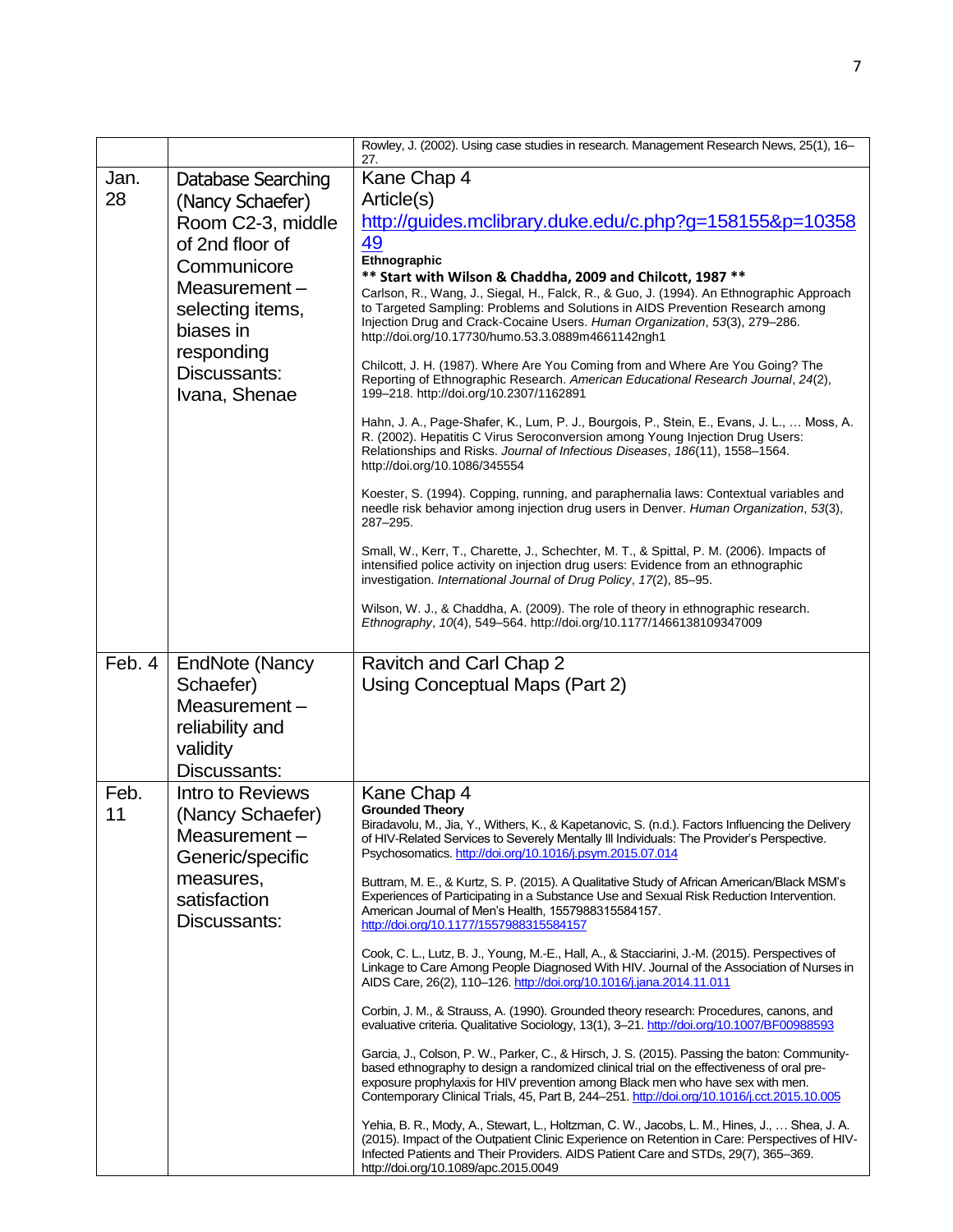| Feb.   | <b>Secondary Data</b>             | Kane Chap 8                                                                                                                                                                                         |
|--------|-----------------------------------|-----------------------------------------------------------------------------------------------------------------------------------------------------------------------------------------------------|
| 18     | and Risk                          | lezzoni Chap 5                                                                                                                                                                                      |
|        | Adjustment                        | Coding exercise                                                                                                                                                                                     |
|        | Discussants:                      | <b>Introduce Qualitative Research Proposal</b>                                                                                                                                                      |
| Feb.   | Literature Map                    | <b>Validity in Qualitative Research</b>                                                                                                                                                             |
| 25     | Presentations                     | Creswell, J. W., & Miller, D. L. (2000). Determining validity in qualitative inquiry. Theory into<br>Practice, 39(3), 124-130.                                                                      |
|        |                                   | Maxwell, J. (1992). Understanding and Validity in Qualitative Research. Harvard Educational<br>Review, 62(3), 279-301. http://doi.org/10.17763/haer.62.3.8323320856251826                           |
|        |                                   | Ratcliffe, J. W. (1983). Notions of Validity in Qualitative Research Methodology. Science<br>Communication, 5(2), 147-167. http://doi.org/10.1177/107554708300500201                                |
| Mar. 3 |                                   |                                                                                                                                                                                                     |
|        | Spring Break - No<br><b>Class</b> |                                                                                                                                                                                                     |
| Mar.   | <b>Secondary Data</b>             | Kane Chap 8                                                                                                                                                                                         |
| 10     | and Risk                          | lezzoni Chap 5                                                                                                                                                                                      |
|        | Adjustment                        | Article(s)                                                                                                                                                                                          |
|        | Discussants:                      | <b>Risk Adjustments</b><br>Risk Adjustments are used to level the playing field. (Goodacre, Wilson, Shephard, & Nicholl,                                                                            |
|        |                                   | 2012; He, Almenoff, Keighley, & Li, 2013; lezzoni, 2014; Yang et al., 2015) The article                                                                                                             |
|        |                                   | below provides an insight into how risk adjustments are being used to level the playing field<br>for the ACA.                                                                                       |
|        |                                   | http://www.actuary.org/pdf/health/Risk_Adjustment_Issue_Brief_Final_5-26-10.pdf                                                                                                                     |
|        |                                   | Goodacre, S., Wilson, R., Shephard, N., & Nicholl, J. (2012). Derivation and validation of a                                                                                                        |
|        |                                   | risk adjustment model for predicting seven day mortality in emergency medical admissions:<br>mixed prospective and retrospective cohort study. BMJ, 344, e2904.<br>http://doi.org/10.1136/bmj.e2904 |
|        |                                   | He, J., Almenoff, P. L., Keighley, J., & Li, Y.-F. (2013). Impact of patient-level risk adjustment                                                                                                  |
|        |                                   | on the findings about nurse staffing and 30-day mortality in Veterans Affairs acute care<br>hospitals. Nursing Research, 62(4), 226-232                                                             |
|        |                                   | lezzoni, L. I. (2014). Disability as a covariate in risk adjustment models for predicting hospital<br>deaths. Annals of Epidemiology, 24(1), 17-22.                                                 |
|        |                                   | http://doi.org/10.1016/j.annepidem.2013.10.016                                                                                                                                                      |
|        |                                   | Yang, M., Mehta, H. B., Bali, V., Gupta, P., Wang, X., Johnson, M. L., & Aparasu, R. R.<br>(2015). Which risk-adjustment index performs better in predicting 30-day mortality? A                    |
|        |                                   | systematic review and meta-analysis. Journal of Evaluation in Clinical Practice, 21(2), 292-<br>299. http://doi.org/10.1111/jep.12307                                                               |
|        |                                   |                                                                                                                                                                                                     |
| Mar.   | Article reviews and               | Kane Chap 8                                                                                                                                                                                         |
| 17     | critiques                         | lezzoni Chap 5                                                                                                                                                                                      |
|        | Discussants:                      |                                                                                                                                                                                                     |
| Mar.   | Article reviews and               | Coding exercise II                                                                                                                                                                                  |
| 24     | critiques                         | Feedback on proposal                                                                                                                                                                                |
|        | Discussants:                      |                                                                                                                                                                                                     |
| Mar.   | Article reviews and               | Introduction to Continuous Quality Improvement (CQI)                                                                                                                                                |
| 31     | critiques                         |                                                                                                                                                                                                     |
|        | Discussants:                      |                                                                                                                                                                                                     |
| Apr. 7 | Article reviews and               | <b>Quality Measures</b>                                                                                                                                                                             |
|        | critiques                         | Institute of Medicine. Committee on Quality of Health Care in America. 2000. To Err is<br>Human: Building a Safer Health System. Washington, DC: National Academy Press.                            |
|        | Discussants:                      |                                                                                                                                                                                                     |
|        |                                   | Institute of Medicine. Committee on Quality of Health Care in America. 2001. Crossing the<br>Quality Chasm. Washington, DC: National Academy Press.                                                 |
| Apr.   | Proposal/Review                   | None                                                                                                                                                                                                |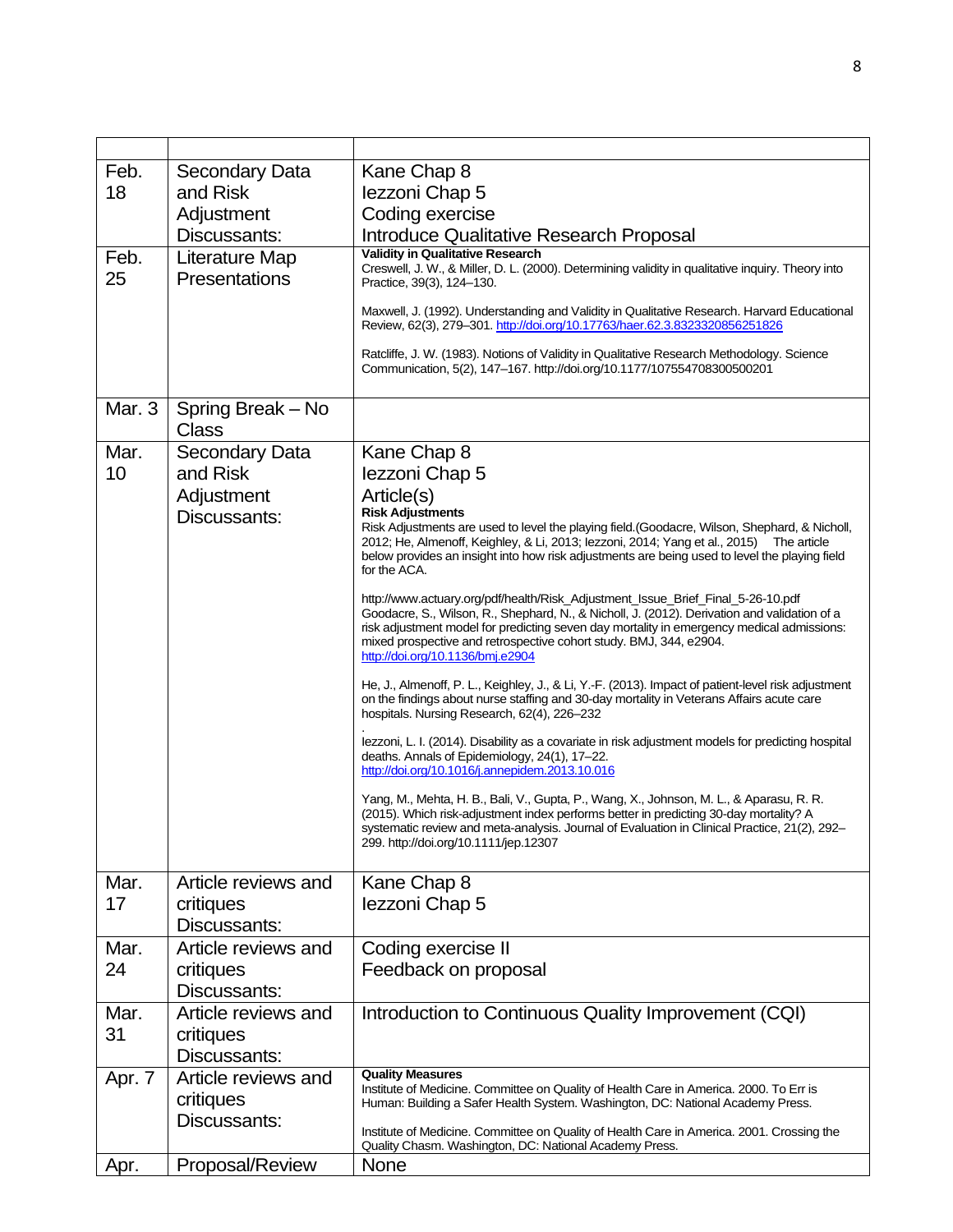| - 71<br>- | <u>or</u> and<br>ar |  |
|-----------|---------------------|--|
|           | ons<br>'''          |  |

### **Course Materials and Technology (Required)**

### **Textbooks (required)**

Kane, R.L. (Ed.) (2006). *Understanding Health Care Outcomes Research* (2<sup>nd</sup> Edition). Sudbury, MA: Jones and Bartlett Publishers.

Ravitch, S.M., Carl N.M. (2016). Qualitative Research Bridging the Conceptual, Theoretical, and Methodological (1<sup>st</sup> Edition). Thousand Oaks, CA: Sage Publications

### **Second Most Important Readings ("Recommended")**

Iezzoni, L.I. (Ed.) (2003). *Risk Adjustment for Measuring Healthcare Outcomes* (3rd Edition). Chicago: Health Administration Press.

Kane, R.L., Radosevich D.M (2011) *Conducting Health Outcome Research* (1<sup>st</sup> Edition). Sudbury, MA: Jones and Bartlett Publishers.

### **Other readings**

Institute of Medicine. Committee on Quality of Health Care in America. 2000. *To Err is Human: Building a Safer Health System*. Washington, DC: National Academy Press.

Institute of Medicine. Committee on Quality of Health Care in America. 2001. *Crossing the Quality Chasm*. Washington, DC: National Academy Press.

Institute of Medicine. Committee on Understanding and Eliminating Racial and Ethnic Disparities in Health Care. 2002. *Unequal Treatment: Confronting Racial and Ethnic Disparities in Health Care*. Washington, DC: National Academy Press.

Institute of Medicine. Division of Health Care Services. 1999. *Measuring the Quality of Health Care*. Washington, DC: National Academy Press.

#### **Additional readings**

Additional reading will be assigned throughout the semester. Please refer to the canvas website for assigned readings.

## **Technology**

For technical support for this class, please contact the UF Help Desk at:

- [Learning-support@ufl.edu](mailto:Learning-support@ufl.edu)
- $\bullet$  (352) 392-HELP select option 2
- <https://lss.at.ufl.edu/help.shtml>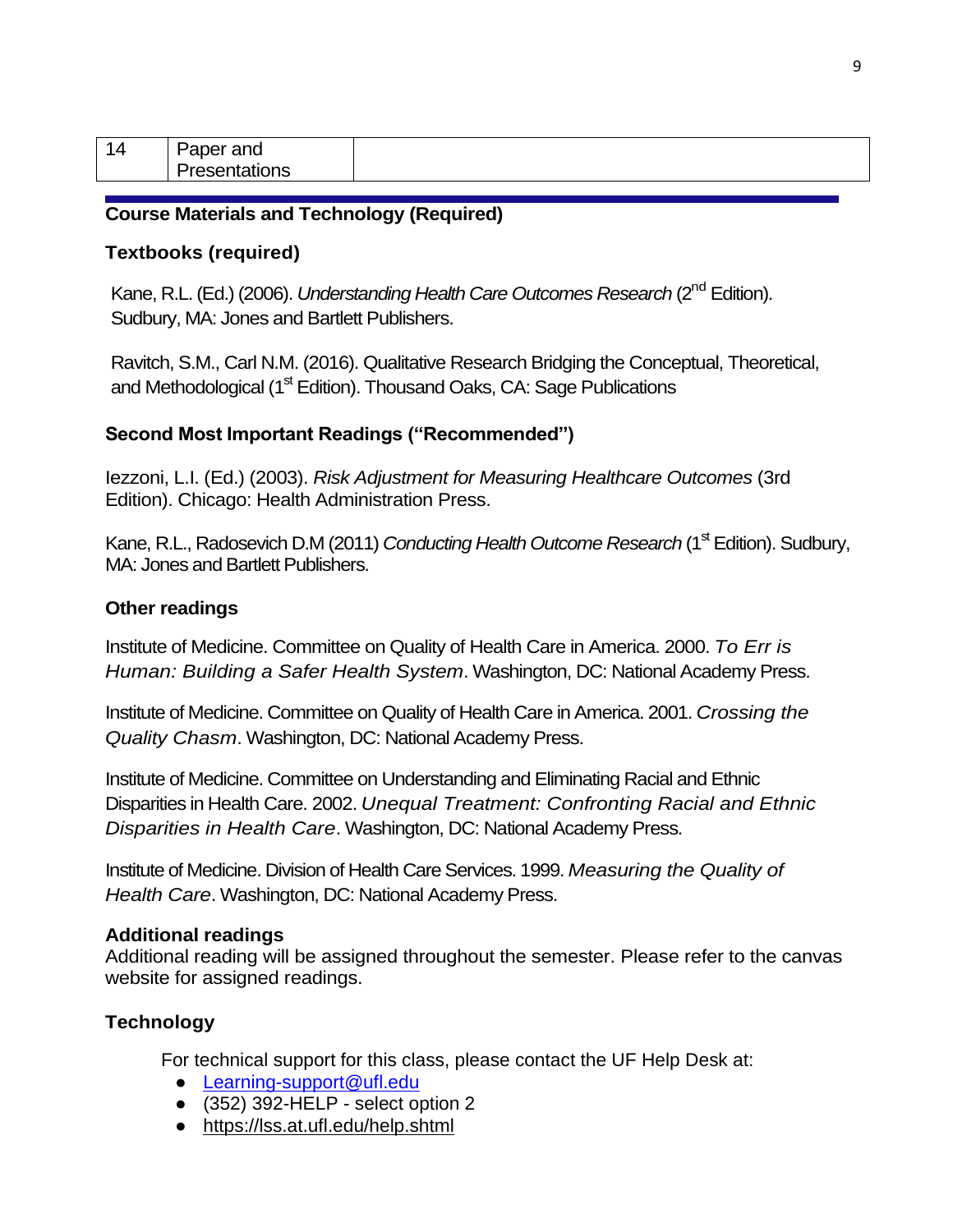# **ACADEMIC REQUIREMENTS AND GRADING**

### **Weekly Readings and Participation (50%)**

Students are expected to arrive in class ready to discuss all of the chapters and articles assigned each week. Grades will be determined based on:

- 1. Participation as primary and secondary discussant of chapters/articles
- 2. Weekly participation as non-discussants
- 3. Grades on random quizzes related to the readings

## **Literature Mapping and Final Analysis Paper (50%)**

Students will work in groups to develop their own mapping and secondary dataset analysis, qualitative or other approved study design paper suitable for submission to a peer-reviewed journal. The instructor will assign groups. The paper may address any number of topics, but should be relevant to health care quality or outcomes research. More details will follow.

| ו טוות סעטנטוו טטטט וווט. ווטער טט טטטוטט אטוווט וומווטומנט ווווט וטנגטו קומטנטן.                    |     |    |      |    |           |    |        |    |    |              |    |    |  |
|------------------------------------------------------------------------------------------------------|-----|----|------|----|-----------|----|--------|----|----|--------------|----|----|--|
| 70-<br>$'77-$<br>73-<br>-60<br>$93-$<br>$87-$<br>83-<br>67-<br>$90 -$<br>80-<br>63-<br><b>Points</b> |     |    |      |    |           |    |        |    |    | <b>Below</b> |    |    |  |
| earned                                                                                               | 100 | 92 | 89   | 86 | 82        | 79 | 76     | 72 | 69 | 66           | 62 | 60 |  |
| <b>Letter Grade</b>                                                                                  |     | д. | $B+$ | B  | <b>B-</b> |    | $\sim$ |    |    |              |    |    |  |

Point system used (i.e., how do course points translate into letter grades).

Please be aware that a C- is not an acceptable grade for graduate students. A grade of C counts toward a graduate degree only if an equal number of credits in courses numbered 5000 or higher have been earned with an A.

| ∟etter<br>Grade        |     | А-   | B+          | Ð<br>o | B-        | C+   | $\overline{ }$<br>ັ | ◠<br>v- | D+   | n<br>ц       | D-   | Е   | <b>WF</b> |     | <b>NG</b> | S-  |
|------------------------|-----|------|-------------|--------|-----------|------|---------------------|---------|------|--------------|------|-----|-----------|-----|-----------|-----|
| Grade<br><b>Points</b> | 4.0 | 3.67 | こ ご<br>ບ.ບບ | 3.0    | 2.67<br>⌒ | 2.33 | $\Omega$<br>z.u     | .67     | 1.33 | $\sim$<br>.u | 0.67 | 0.0 | 0.0       | 0.0 | 0.0       | 0.0 |

For greater detail on the meaning of letter grades and university policies related to them, see the Registrar's Grade Policy regulations at: <http://catalog.ufl.edu/ugrad/current/regulations/info/grades.aspx>

## **Policy Related to Make-up Work**

Late assignment or quiz submissions will not be accepted outside of extraordinary circumstances and may receive a zero grade.

# **Policy Related to Required Class Attendance**

Regular attendance is expected. Students should notify the instructor about upcoming absences as soon as they become aware of potential conflicts. Multiple absences may result in a reduction of a student's class participation grade. Excessive absences may result in further reductions to a student's final grade.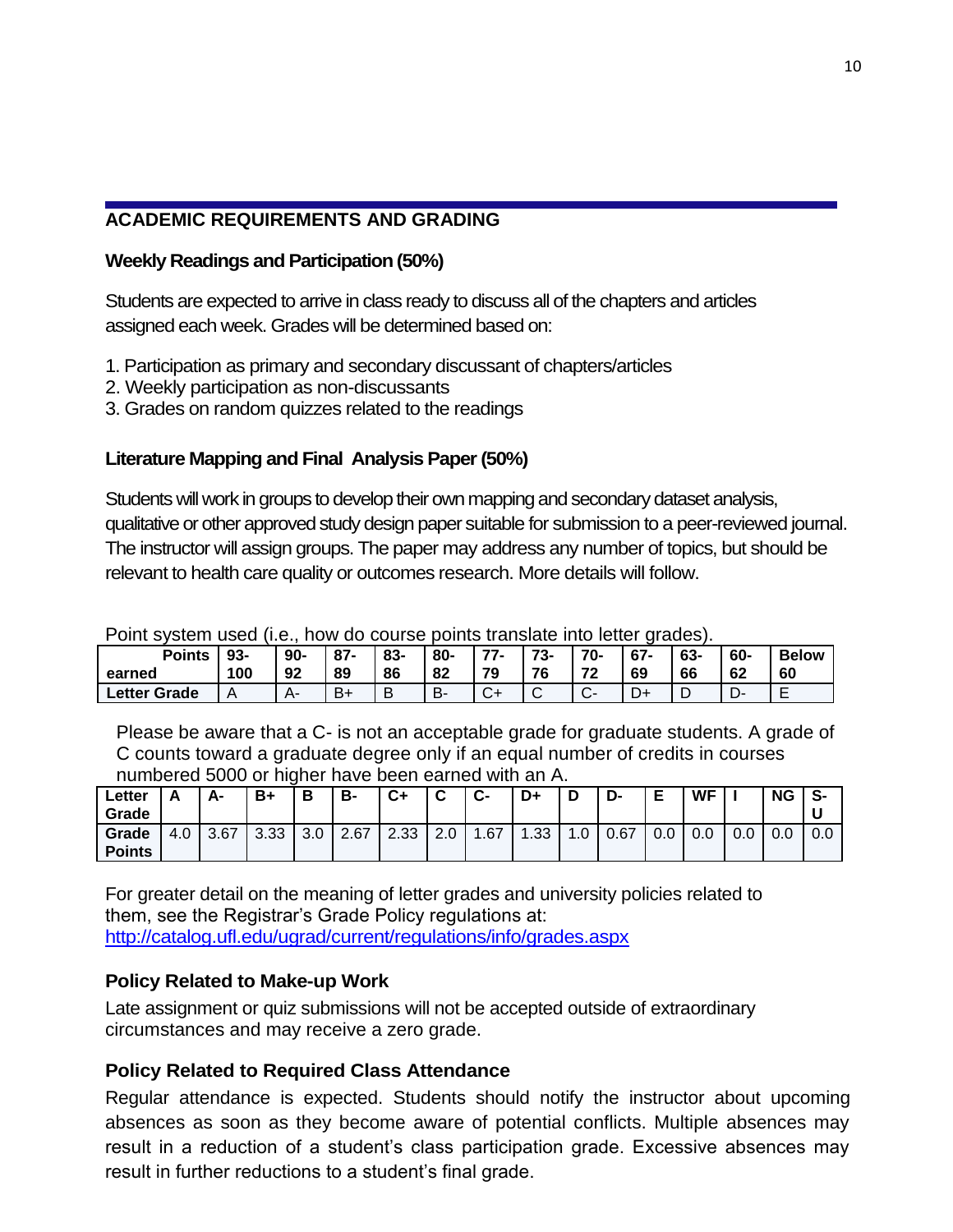Please note all faculty are bound by the UF policy for excused absences. For information regarding the UF Attendance Policy see the Registrar website for additional details: [http://www.registrar.ufl.edu/catalogarchive/01-02](http://www.registrar.ufl.edu/catalogarchive/01-02-)  catalog/academicregulations/academicregulations013.htm

### **Policy on Collaboration**

Unless otherwise stated explicitly by written instructions, the preparation of all coursework should be done individually. If you are unsure about what level of collaboration is appropriate, ask the instructor before beginning any graded assignment.

## **STUDENT EXPECTATIONS, ROLES, AND OPPORTUNITIES FOR INPUT**

## **Communication Expectations**

Students are permitted to use computers and other electronic devices during class for courserelated tasks only as identified by the instructor or TA. If the use of such devices becomes distracting to the instructor or others, students may be asked to discontinue using the device. The expectation is any use of technology either on a school or personal device will be conducted in a professional and appropriate manner.

For further clarification about appropriate email, threads, chats and online collaborations please visit *Netiquette Guidelines: [http://teach.ufl.edu/wp](http://teach.ufl.edu/wp-content/uploads/2012/08/NetiquetteGuideforOnlineCourses.pdf)[content/uploads/2012/08/NetiquetteGuideforOnlineCourses.pdf](http://teach.ufl.edu/wp-content/uploads/2012/08/NetiquetteGuideforOnlineCourses.pdf)*

## **Academic Integrity**

Students are expected to act in accordance with the University of Florida's policy on academic integrity. As a student at the University of Florida, you have committed yourself to uphold the Honor Code, which includes the following pledge:

## "**We, the members of the University of Florida community, pledge to hold ourselves and our peers to the highest standards of honesty and integrity**."

You are expected to exhibit behavior consistent with this commitment to the UF academic community, and on all work submitted for credit at the University of Florida, the following pledge is either required or implied:

## **"On my honor, I have neither given nor received unauthorized aid in doing this assignment."**

It is your individual responsibility to know and comply with all university policies and procedures regarding academic integrity and the Student Honor Code. Violations of the Honor Code at the University of Florida will not be tolerated. Violations will be reported to the Dean of Students Office for consideration of disciplinary action. For additional information regarding Academic Integrity, please see Student Conduct and Honor Code or the Graduate Student Website for additional details:

<https://www.dso.ufl.edu/sccr/process/student-conduct-honor-code/>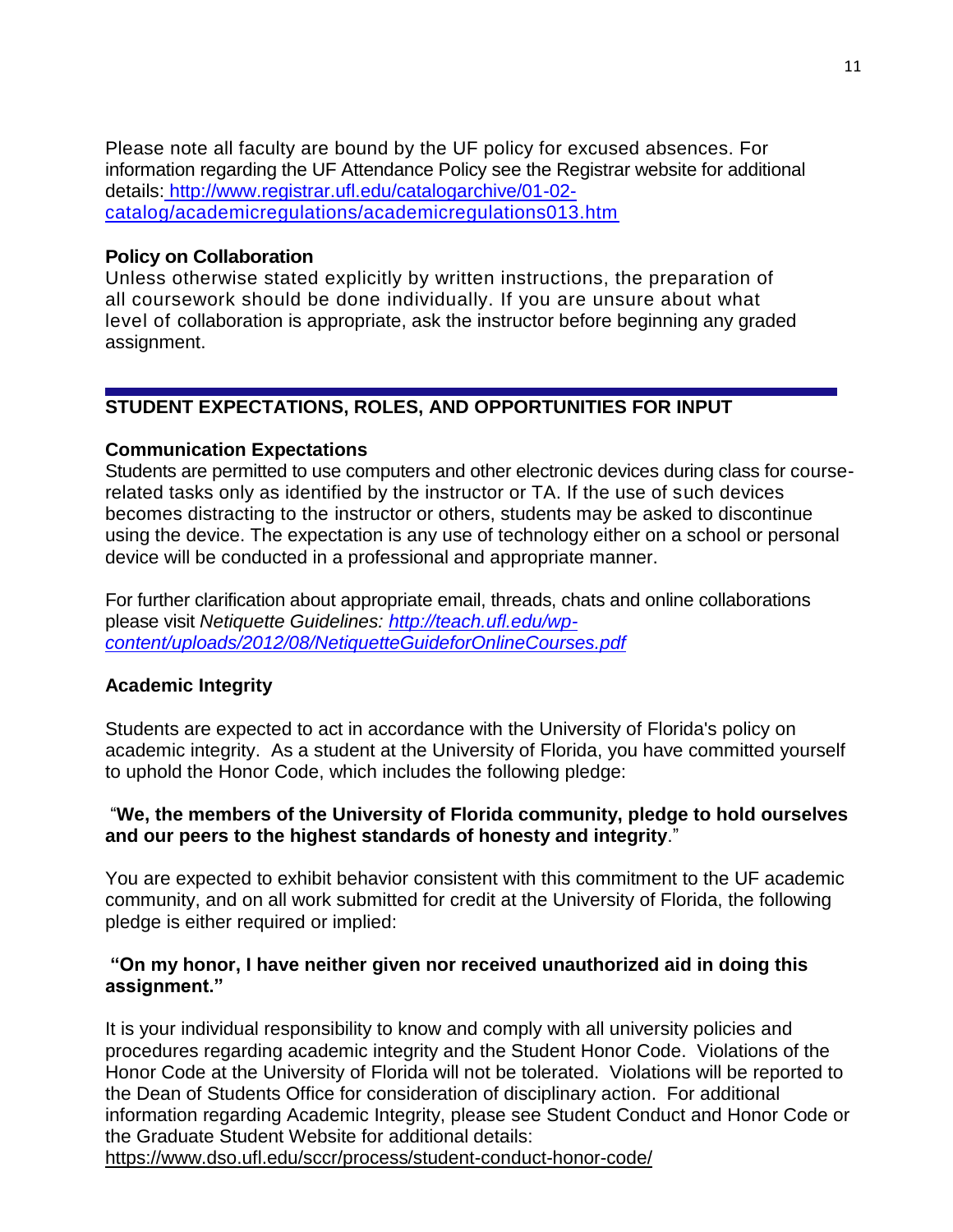# <http://gradschool.ufl.edu/students/introduction.html>

Please remember cheating, lying, misrepresentation, or plagiarism in any form is unacceptable and inexcusable behavior.

# **Online Faculty Course Evaluation Process**

Students are expected to provide feedback regarding the quality of instruction in this course by completing online evaluations at [https://evaluations.ufl.edu.](https://evaluations.ufl.edu/) Evaluations are typically open

during the last two or three weeks of the semester, but students will be given specific times when they are open. Summary results from these assessments are available to students at [https://evaluations.ufl.edu/results/.](https://evaluations.ufl.edu/results/)

# **SUPPORT SERVICES**

# **Accommodations for Students with Disabilities**

If you require classroom accommodation because of a disability, you must register with the Dean of Students Office [http://www.dso.ufl.edu](http://www.dso.ufl.edu/) within the first week of class. The Dean of Students Office will provide documentation of accommodations to you, which you must then give to me as the instructor of the course to receive accommodations. Please make sure you provide this letter to me by the end of the second week of the course. The College is committed to providing reasonable accommodations to assist students in their coursework.

# **Counseling and Student Health**

Students sometimes experience stress from academic expectations and/or personal and interpersonal issues that may interfere with their academic performance. If you find yourself facing issues that have the potential to or are already negatively affecting your coursework, you are encouraged to talk with an instructor and/or seek help through University resources available to you.

- The Counseling and Wellness Center 352-392-1575 offers a variety of support services such as psychological assessment and intervention and assistance for math and test anxiety. Visit their web site for more information: [http://www.counseling.ufl.edu.](http://www.counseling.ufl.edu/) On-line and in person assistance is available.
- You Matter We Care website: [http://www.umatter.ufl.edu/.](http://www.umatter.ufl.edu/) If you are feeling overwhelmed or stressed, you can reach out for help through the You Matter, We Care website, which is staffed by Dean of Students and Counseling Center personnel.
- The Student Health Care Center at Shands is a satellite clinic of the main Student Health Care Center located on Fletcher Drive on campus. Student Health at Shands offers a variety of clinical services. The clinic is located on the second floor of the Dental Tower in the Health Science Center. For more information, contact the clinic at 392-0627 or check out the web site at: <https://shcc.ufl.edu/>
- Crisis intervention is always available 24/7 from: Alachua County Crisis Center: (352) 264-6789 [http://www.alachuacounty.us/DEPTS/CSS/CRISISCENTER/Pages/CrisisCenter.asp](http://www.alachuacounty.us/DEPTS/CSS/CRISISCENTER/Pages/CrisisCenter.aspx) [x](http://www.alachuacounty.us/DEPTS/CSS/CRISISCENTER/Pages/CrisisCenter.aspx)